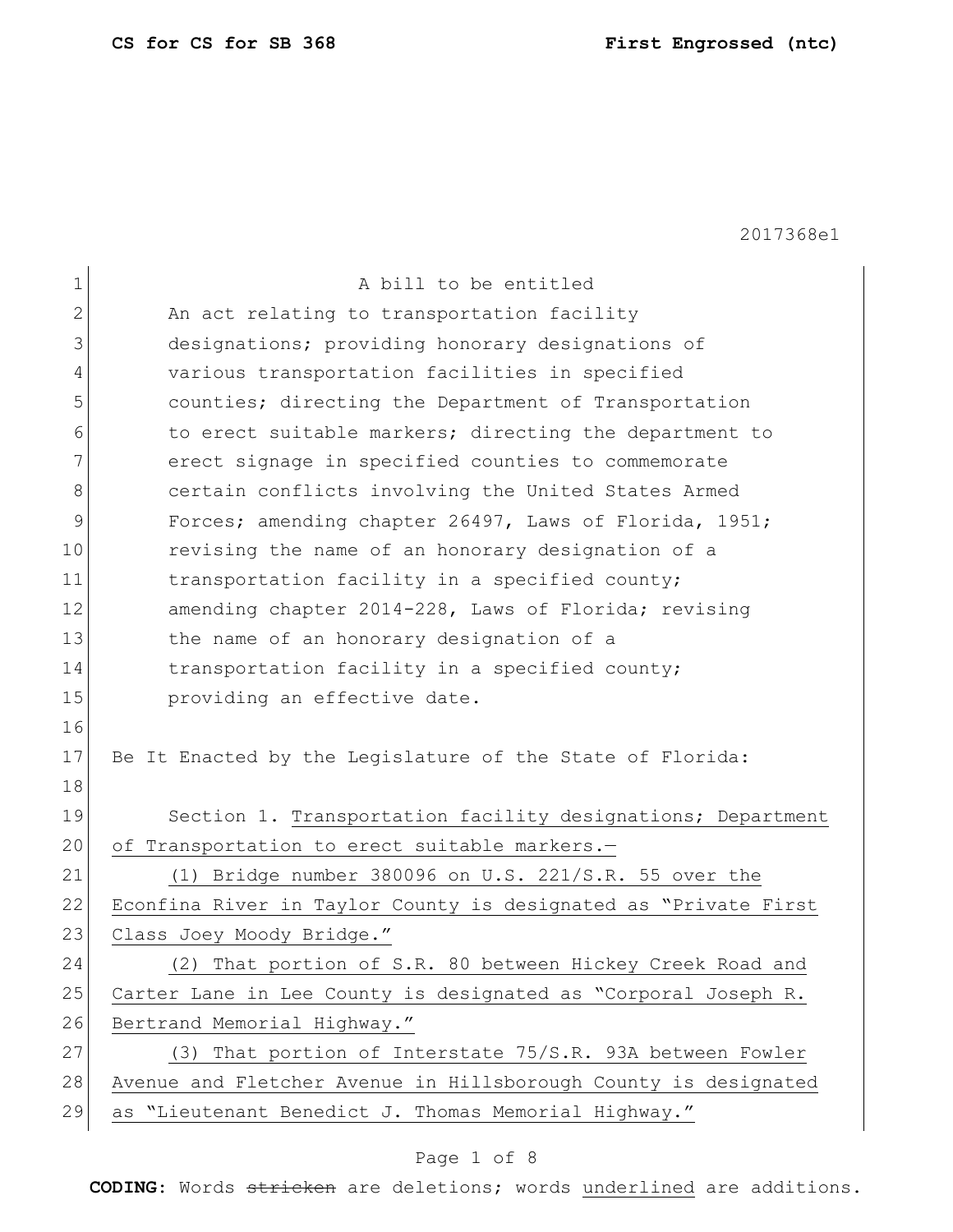| 30 | (4) That portion of the Homestead Extension of the Florida       |
|----|------------------------------------------------------------------|
| 31 | Turnpike/S.R. 821 between mile marker 34 and mile marker 36 in   |
| 32 | Miami-Dade County is designated as "Trooper Patrick Ambroise     |
| 33 | Memorial Highway."                                               |
| 34 | (5) That portion of U.S. 98/S.R. 30 between Ryan Drive/W.        |
| 35 | 11th Street and N.E./S.E. 12th Street in Franklin County is      |
| 36 | designated as "SP4 Robert Clifford Millender Memorial Highway."  |
| 37 | (6) That portion of S.R. 53 between U.S. 90/S.R. 10 and the      |
| 38 | Georgia state line in Madison County is designated as "Joe C.    |
| 39 | Peavy Highway."                                                  |
| 40 | (7) That portion of U.S. 19/S.R. 55 between the Pinellas         |
| 41 | County line and the Hernando County line in Pasco County is      |
| 42 | designated as "Gulf Coast Highway."                              |
| 43 | (8) That portion of Davis Boulevard between Adalia Avenue        |
| 44 | and Adriatic Avenue in Hillsborough County is designated as      |
|    |                                                                  |
| 45 | "Helen Gordon Davis Boulevard."                                  |
| 46 | (9) That portion of N. Willow Avenue between W. Cypress          |
| 47 | Street and W. Cass Street in Hillsborough County is designated   |
| 48 | as "Francisco A. Rodriguez Avenue."                              |
| 49 | (10) That portion of N. Garcia Avenue between W. Palm            |
| 50 | Avenue and W. Ross Avenue in Hillsborough County is designated   |
| 51 | as "Olympian Theresa Manuel Way."                                |
| 52 | (11) That portion of Miami Avenue between N.E. 5th Street        |
| 53 | and U.S. 41/S.R. 90/S.E. 7th Street in Miami-Dade County is      |
| 54 | designated as "Robert L. Shevin Memorial Boulevard."             |
| 55 | (12) That portion of U.S. 19/98 South between mile marker        |
| 56 | 23 and mile marker 25 in Levy County is designated as "Deputy A. |
| 57 | Hagood Ellzey Memorial Highway."                                 |
| 58 | (13) That portion of U.S. 441/S.R. 7 between N.W. 52nd           |

# Page 2 of 8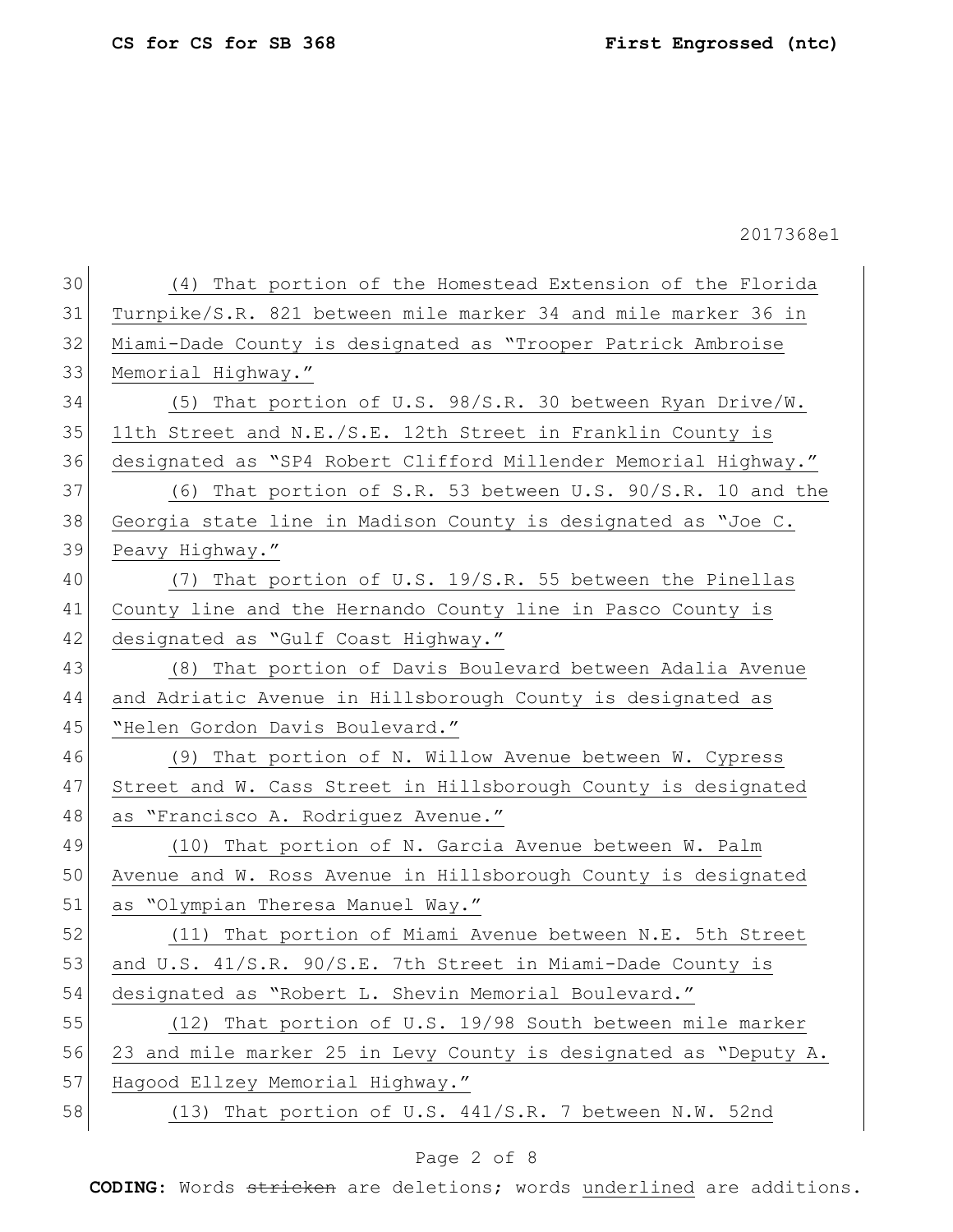59 Street and N.W. 65th Street in Miami-Dade County is designated 60 as "Muhammad Ali Boulevard." 61 (14) That portion of S.R. 922 between N.E. 10th Avenue and 62 N. Bayshore Drive in Miami-Dade County is designated as "Stanley 63 G. Tate Boulevard." 64 (15) That portion of U.S. 27/S.R. 25 between W. 9th Street 65 and E./S.E. 1st Avenue within the City of Hialeah is designated 66 as "Herman Echevarria Way." 67 (16) That portion of S.R. 997/Krome Avenue between S.W. 68 344th Street and S.W. 177th Court in Miami-Dade County is 69 designated as "Robert M. Levy Memorial Boulevard." 70 (17) That portion of S.R. 438 between John Young Parkway 71 and Pine Hills Road in Orange County is designated as 72 "Lieutenant Debra Clayton Memorial Highway." 73 (18) That portion of C.R. 431/Pine Hills Road between 74 Silver Star Road and S.R. 50 in Orange County is designated as 75 "First Class Deputy Norman Lewis Memorial Highway." 76 (19) That portion of  $I-375/S.R.$  592 between I-275 and S.R. 77 595/4th Avenue in Pinellas County is designated as "C. Bette 78 Wimbish Highway." 79 (20) That portion of S.R. 349 between U.S. 98/S.R. 55 in 80 Dixie County and S.R. 20 in Lafayette County is designated as 81 | "Joe Anderson, Jr., Memorial Highway." 82 (21) The pair of bridges, bridge numbers 900110 and 900111, 83 over Pine Channel on U.S. 1/S.R. 5 in Monroe County is 84 designated as the "Irene U. Hooper Memorial Bridges." 85 (22) That portion of U.S. 1/S.R. 15 between 5th Avenue and 86 C.R. 108 in Nassau County is designated as "Emmitt G. Coakley

87 Memorial Highway."

## Page 3 of 8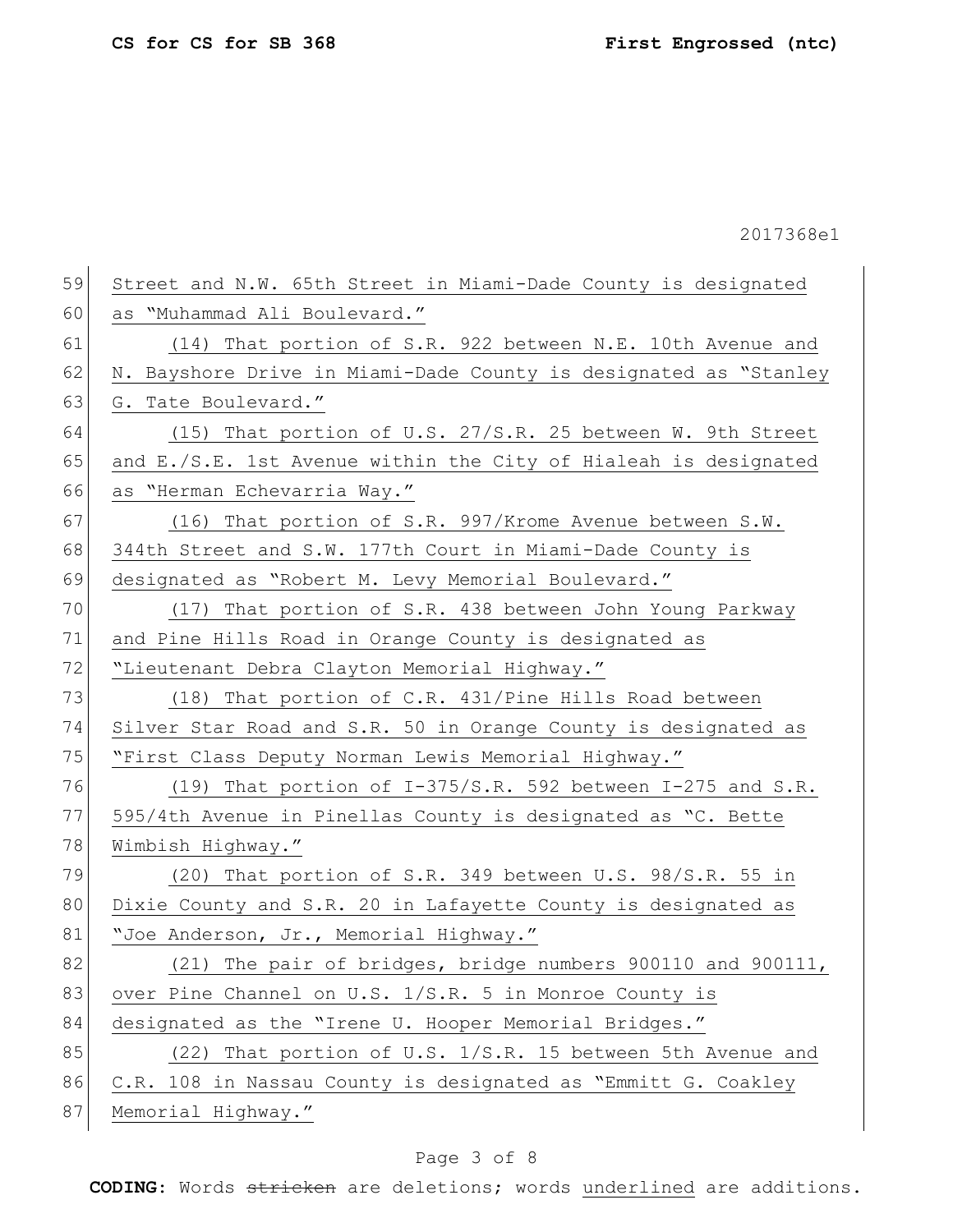| (23) That portion of U.S. 98/S.R. 30 between Rosewood Drive    |
|----------------------------------------------------------------|
| in Okaloosa County and Sunrise Drive in Santa Rosa County is   |
| designated as "Warren E. 'Charlie' and Shirley Brown Memorial  |
| Highway."                                                      |
| (24) That portion of U.S. 90 from Chumuckla Highway to         |
| Woodbine Road in Santa Rosa County is designated as "Sheriff   |
| Wendell Hall Highway."                                         |
| (25) That portion of S.R. 580 in Pinellas County is            |
| designated as "Senator Gerald S. 'Jerry' Rehm Highway."        |
| $(26)$ Bridge number 570172 on U.S. 90/S.R. 10 over the        |
| Yellow River in Okaloosa County is designated as "William H.   |
| 'Bill' Mapoles Bridge."                                        |
| (27) Bridge number 570175 on 77th Special Forces Way over      |
| State Road 85 in Okaloosa County is designated as "Brigadier   |
| General Thomas 'Mark' Stogsdill Memorial Overpass."            |
| (28) That portion of S.R. 408 between Kirkman Road and         |
| Clarke Road in Orange County is designated as "Arnold Palmer   |
| Expressway."                                                   |
| (29) That portion of C.R. 1476/N.E. 8th Avenue between N.E.    |
| 15th Street and N.E. 26th Terrace in Alachua County is         |
| designated as "Rev. Dr. Thomas A. Wright Boulevard."           |
| (30) That portion of Palm Avenue between Pembroke Road and     |
| Miramar Parkway in Broward County is designated as "Candice    |
| Ellize Francois Street."                                       |
| (31) That portion of S.R. 9/N.W. 27th Avenue between S.R.      |
| 934/N.W. 79th Street and N.W. 41st Street in Miami-Dade County |
| is designated as "Georgia Ayers Way."                          |
| (32) That portion of N.W. 32nd Avenue between N.W. 87th        |
| Street and N.W. 83rd Street in Miami-Dade County is designated |
|                                                                |

# Page 4 of 8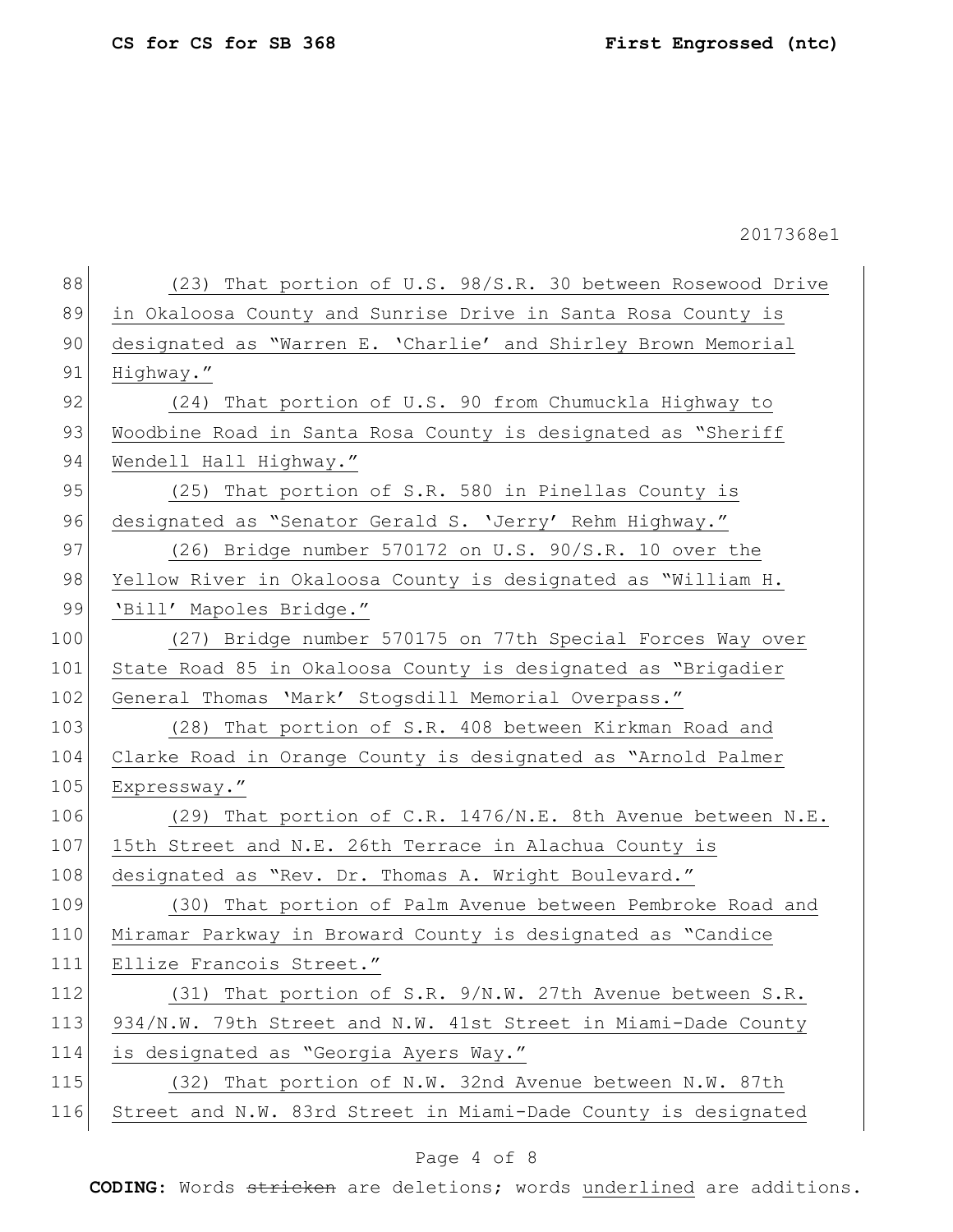| 117 | as "Dr. Clifford Garfield O'Connor Street."                      |
|-----|------------------------------------------------------------------|
| 118 | (33) That portion of U.S. 441/S.R. 7 between N.W. 155th          |
| 119 | Lane and N.W. 151st Street in Miami-Dade County is designated as |
| 120 | "Robert 'Bobby' L. Parker, Sr., Memorial Highway."               |
| 121 | (34) Bridge number 870054 on S.R. 112/W. 41st Street/Arthur      |
| 122 | Godfrey Road in Miami Beach is designated as the "Senator Paul   |
| 123 | B. Steinberg Bridge."                                            |
| 124 | (35) That portion of U.S. 1 between Broward Boulevard and        |
| 125 | Sunrise Boulevard, in Broward County, is designated as "The Hope |
| 126 | and Healing Highway."                                            |
| 127 | (36) That portion of S.R. 60 between the Hillsborough            |
| 128 | County line and Mandalay Avenue in Pinellas County is designated |
| 129 | as "Purple Heart Trail."                                         |
| 130 | (37) That portion of S.R. 19 between S.R. 50 and C.R.            |
| 131 | 478/Cherry Lake Road in Lake County is designated as "Sergeant   |
| 132 | Marvin L. Roberts Memorial Highway."                             |
| 133 | (38) That portion of U.S. 129/S.R. 51 between I-75 in            |
| 134 | Hamilton County and I-10 in Suwannee County is designated as     |
| 135 | "Historic Suwannee River Scenic Parkway."                        |
| 136 | (39) SunRail Bridge Number 750255 over U.S. 17/92/S.R. 15        |
| 137 | in Orange County is designated as "Reverend Kenneth C. Crossman  |
| 138 | Bridge."                                                         |
| 139 | (40) That portion of U.S. 29/Pensacola Boulevard between W       |
| 140 | Street and Marcus Pointe Boulevard/Stumpfield Road in Escambia   |
| 141 | County is designated as "Wilbur Barry Highway."                  |
| 142 | (41) Bridge Number 860920 over the Stranahan River in            |
| 143 | Broward County is designated as "John U. Lloyd Bridge."          |
| 144 | (42) That portion of U.S. 41/S.R. 90/S.W. 8th Street             |
| 145 | between S.W. 53rd Avenue and S.W. 56th Avenue in Miami-Dade      |
|     |                                                                  |

# Page 5 of 8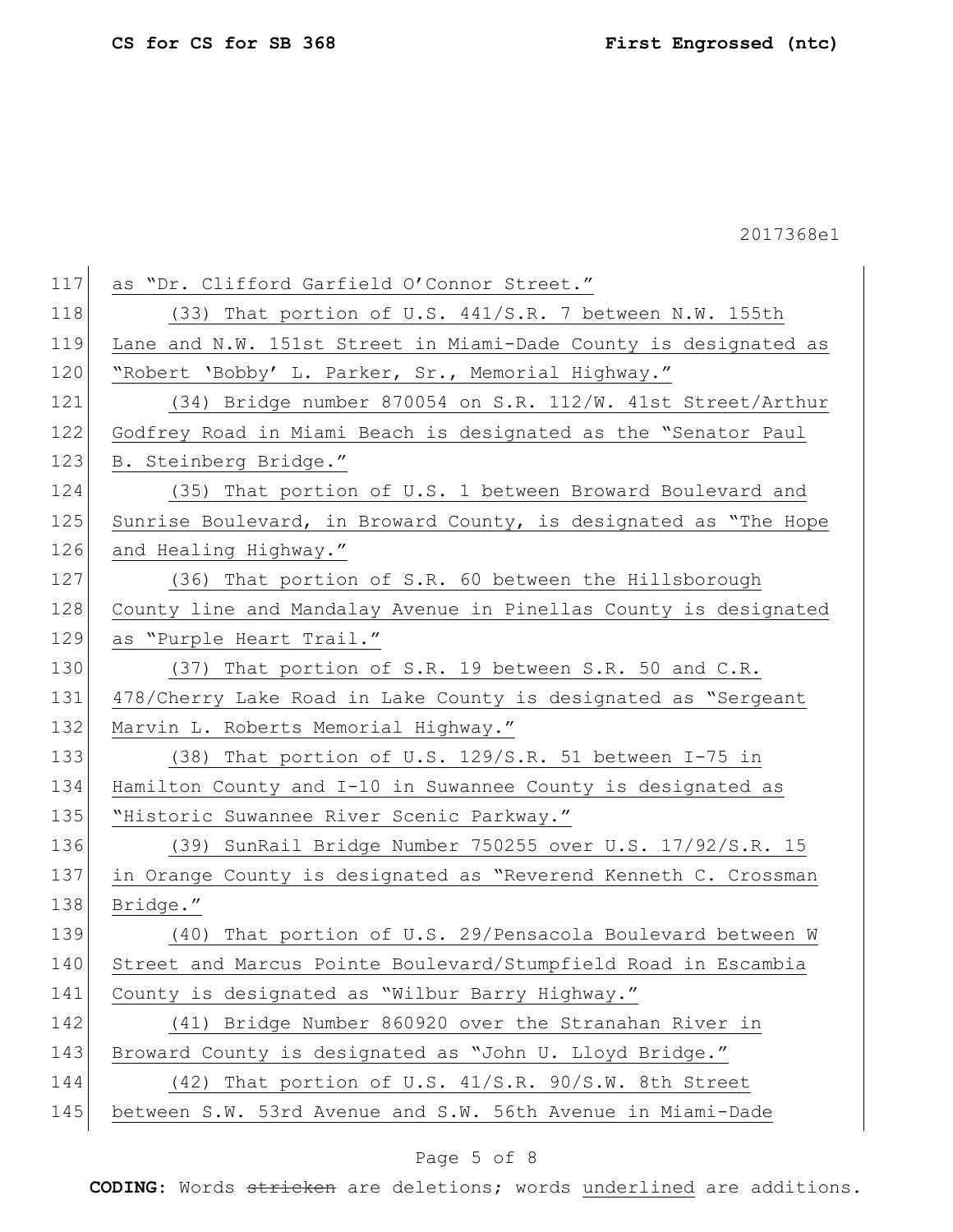| 146 | County is designated as "Lorenzo de Toro Way."                   |
|-----|------------------------------------------------------------------|
| 147 | $(43)$ That portion of S.W. 22nd Street between S.R. 933/S.W.    |
| 148 | 12th Avenue and S.W. 13th Avenue in Miami-Dade County is         |
| 149 | designated as "Luis Fernando Brande Street."                     |
| 150 | (44) That portion of U.S. 441/S.R. 500/Orange Blossom Trail      |
| 151 | between Lake View Drive/Lake Street and S.R. 451 in Orange       |
| 152 | County is designated as "Anelie Cadet Way."                      |
| 153 | $(45)$ That portion of S.R. 909/W. Dixie Highway between N.E.    |
| 154 | 6th Avenue and N.E. 10th Avenue in Miami-Dade County is          |
| 155 | designated as "Phares Duverne Highway."                          |
| 156 | (46) That portion of N.W. 2nd Avenue between N.W. 103rd          |
| 157 | Street and N.W. 111th Street in Miami-Dade County is designated  |
| 158 | as "Carmelau Monestime Street."                                  |
| 159 | (47) That portion of 27th Avenue between 54th Street and         |
| 160 | 215th Street in Miami-Dade County is designated as "Jessie Trice |
| 161 | Way."                                                            |
| 162 | (48) That portion of U.S. 41/S.R. 45/Tamiami Trail between       |
| 163 | Corkscrew Road and Coconut Road in Lee County is designated as   |
| 164 | "Coach Jeff Sommer Memorial Highway."                            |
| 165 | (49) Bridge Number 500087 on I-10 over the Apalachicola          |
| 166 | River in Gadsden and Jackson Counties is designated as "Rep. J.  |
| 167 |                                                                  |
|     | Troy Peacock Bridge."                                            |
| 168 | (50) That portion of U.S. 90/S.R. 10 between N. Woodward         |
| 169 | Avenue and Wadsworth Street in Leon County is designated as      |
| 170 | "Danny A. Pino Way."                                             |
| 171 | (51) The Department of Transportation is directed to erect       |
| 172 | suitable markers designating the transportation facilities as    |
| 173 | described in this section.                                       |
| 174 | Section 2. United States Armed Forces commemoration;             |

# Page 6 of 8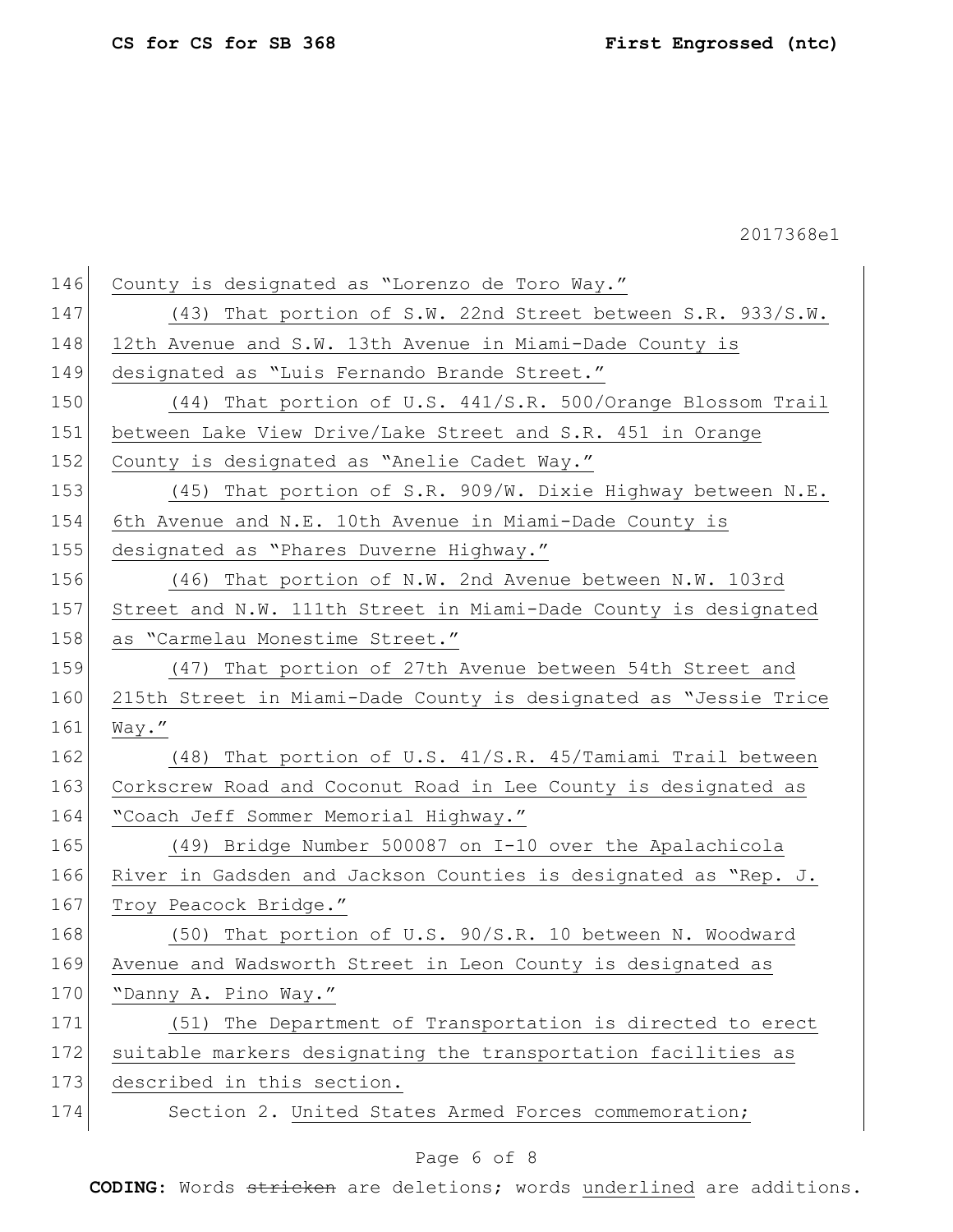| 175 | Department of Transportation to erect appropriate signage.-         |
|-----|---------------------------------------------------------------------|
| 176 | (1) The Department of Transportation is directed to erect           |
| 177 | appropriate signage as described in subsection $(2)$ , at intervals |
| 178 | determined by the department, along that portion of S.R.            |
| 179 | 589/Veterans Expressway between S.R. 60 in Hillsborough County      |
| 180 | and U.S. 98 in Hernando County.                                     |
| 181 | (2) The department shall erect an appropriate sign to               |
| 182 | commemorate each of the following conflicts involving the United    |
| 183 | States Armed Forces:                                                |
| 184 | (a) World War I.                                                    |
| 185 | (b) World War II.                                                   |
| 186 | (c) The Korean War.                                                 |
| 187 | (d) The Vietnam War.                                                |
| 188 | (e) Operation Desert Shield.                                        |
| 189 | (f) Operation Desert Storm.                                         |
| 190 | (g) Operation Enduring Freedom.                                     |
| 191 | (h) Operation Iraqi Freedom.                                        |
| 192 | Section 3. Section 1 of chapter 26497, Laws of Florida,             |
| 193 | 1951, is amended to read:                                           |
| 194 | Section 1. That the following described route be and the            |
| 195 | same is hereby declared, designated and established as a State      |
| 196 | Road, forming a part of the connecting system of the State of       |
| 197 | Florida, and shall be known as the SHEPARD BROAD CAUSEWAY           |
| 198 | BOULEVARD.                                                          |
| 199 | Beginning at the intersection of State Road AIA and 96th            |
| 200 | Street in Dade County, Florida, and running in a Westerly           |
| 201 | direction, as nearly near as possible in a direct line, through     |
| 202 | the Town of Bay Harbor Islands, Florida, across Broad Causeway,     |
| 203 | spanning Biscayne Bay, and through the Town of North Miami,         |
|     |                                                                     |

# Page 7 of 8